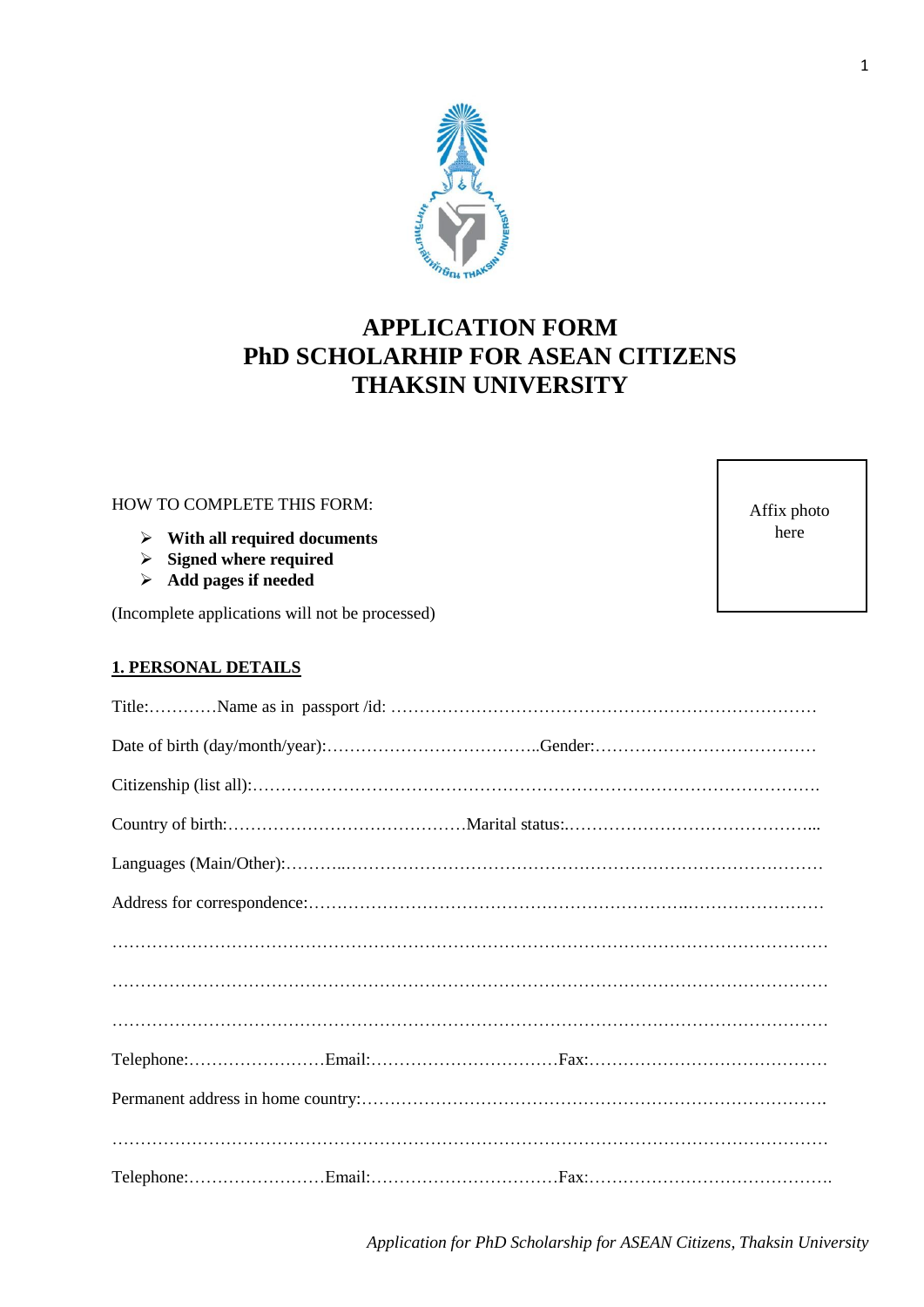## **2. ACADEMIC DEGREES & WORK EXPERIENCES**

*List all academic degrees, beginning with most recent.*

## **Graduate degree**

## **Bachelor degree**

#### **Other academic degrees**

#### **Scholarship awarded for any of the above programs/studies:**

*List all scholarships obtained, beginning with most recent.*

#### **Membership of professional societies:**

*List all memberships in professional societies.*

Memberships of professional societies:…………………………………………………………………...  $\mathcal{L}^{\text{max}}_{\text{max}}$ …………………………………………………………………………………………………………….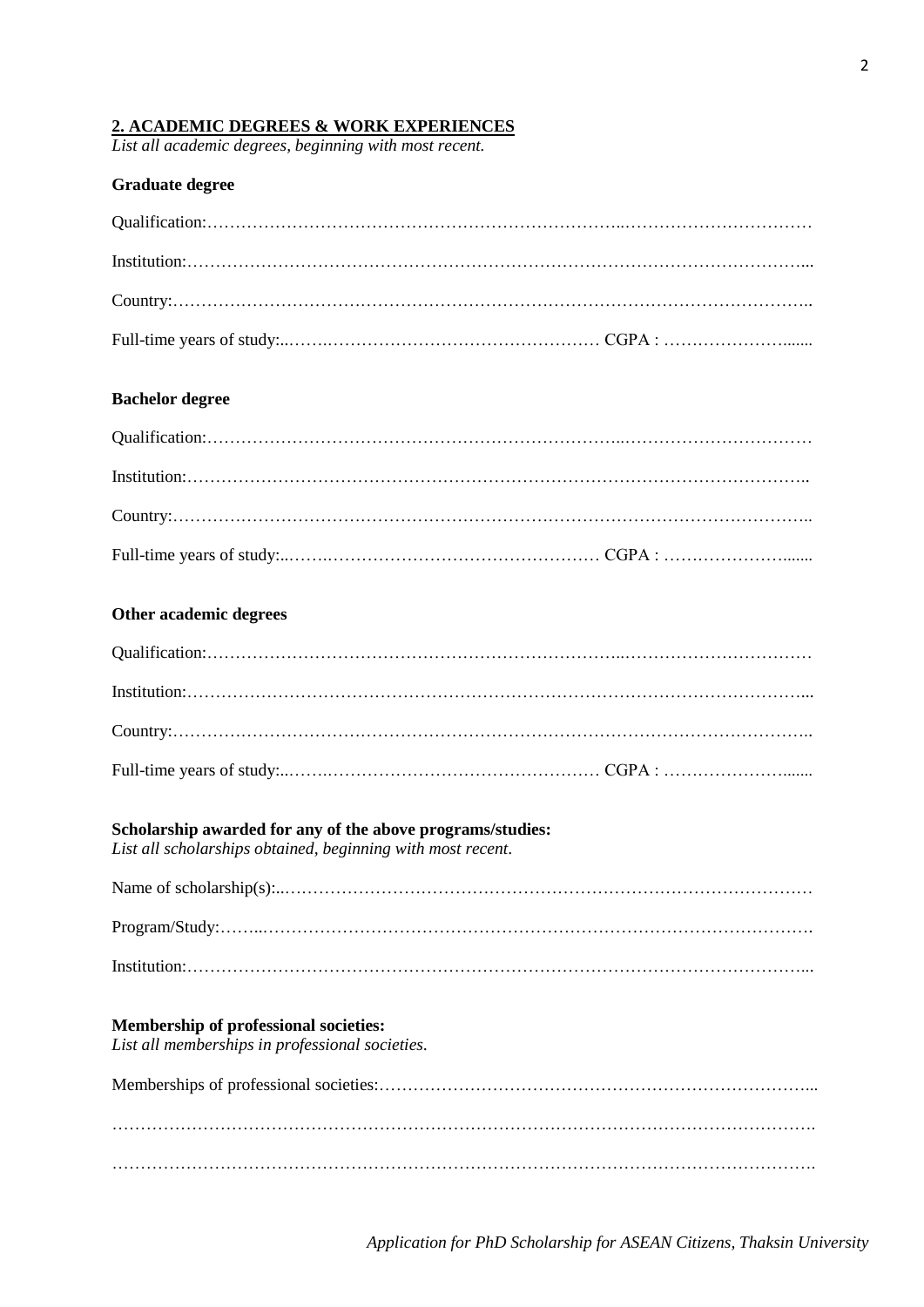#### **Work Experiences**

*List all work experiences, beginning with your current position.*

Current position (Position, Organization, Address):…………………………………………………….. ……………………………………………………………………………………………………………. ……………………………………………………………………………………………………………. Years of professional work experience in this position:…………………………………………………. Other positions, in chronological order (Position, Organization, Address).:…………………………….. ……………………………………………………………………………………………………………. ……………………………………………………………………………………………………………. Years of professional work experience in these positions:………………………………………………..

#### **Publications**

*List all academic publications, in chronological order beginning with the most recent, for each of the following categories; please provide full references.*

Books:

| Refereed publications:              |  |
|-------------------------------------|--|
|                                     |  |
|                                     |  |
|                                     |  |
|                                     |  |
| Publications with review committee: |  |
|                                     |  |
|                                     |  |
|                                     |  |
| Other publications:                 |  |
|                                     |  |
|                                     |  |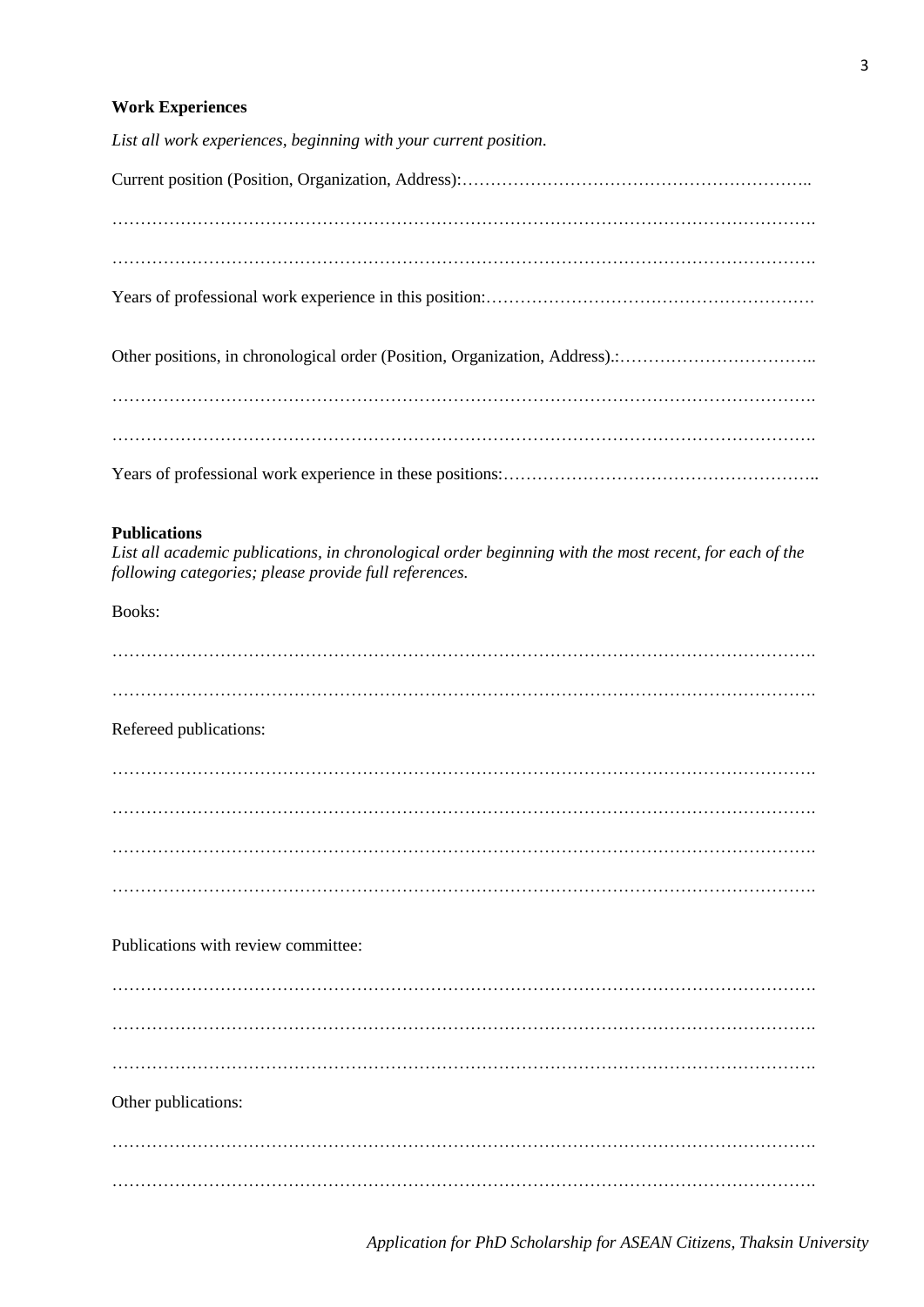## **3. PLAN OF STUDY AND RESEARCH PROPOSAL**

#### Objectives of your research work:

*Write below, not in a separate sheet, one paragraph (maximum of 200 words) on the objectives of your research work in relationship with the needs of the country/region. Please note that, if the scholarship is awarded, the final research program will be developed with your thesis advisor(s).*

…………………………………………………………………………………………………………….. …………………………………………………………………………………………………………….. …………………………………………………………………………………………………………….. …………………………………………………………………………………………………………….. …………………………………………………………………………………………………………….. …………………………………………………………………………………………………………….. …………………………………………………………………………………………………………….. …………………………………………………………………………………………………………….. …………………………………………………………………………………………………………….. …………………………………………………………………………………………………………….. ……………………………………………………………………………………………………………..

## Preliminary research proposal:

*In a separate document, please provide a preliminary research proposal for a PhD program, not more than four (4) pages. Please note that, if the scholarship is awarded, the final research program will be developed with your thesis advisor(s).*

Letter of motivation:

*In a separate document (maximum of one page), please provide a letter stating your motivation for doing a PhD and the reasons of your application to this scholarship.*

Preferred date of commencement of the PhD:…………………………………………………………….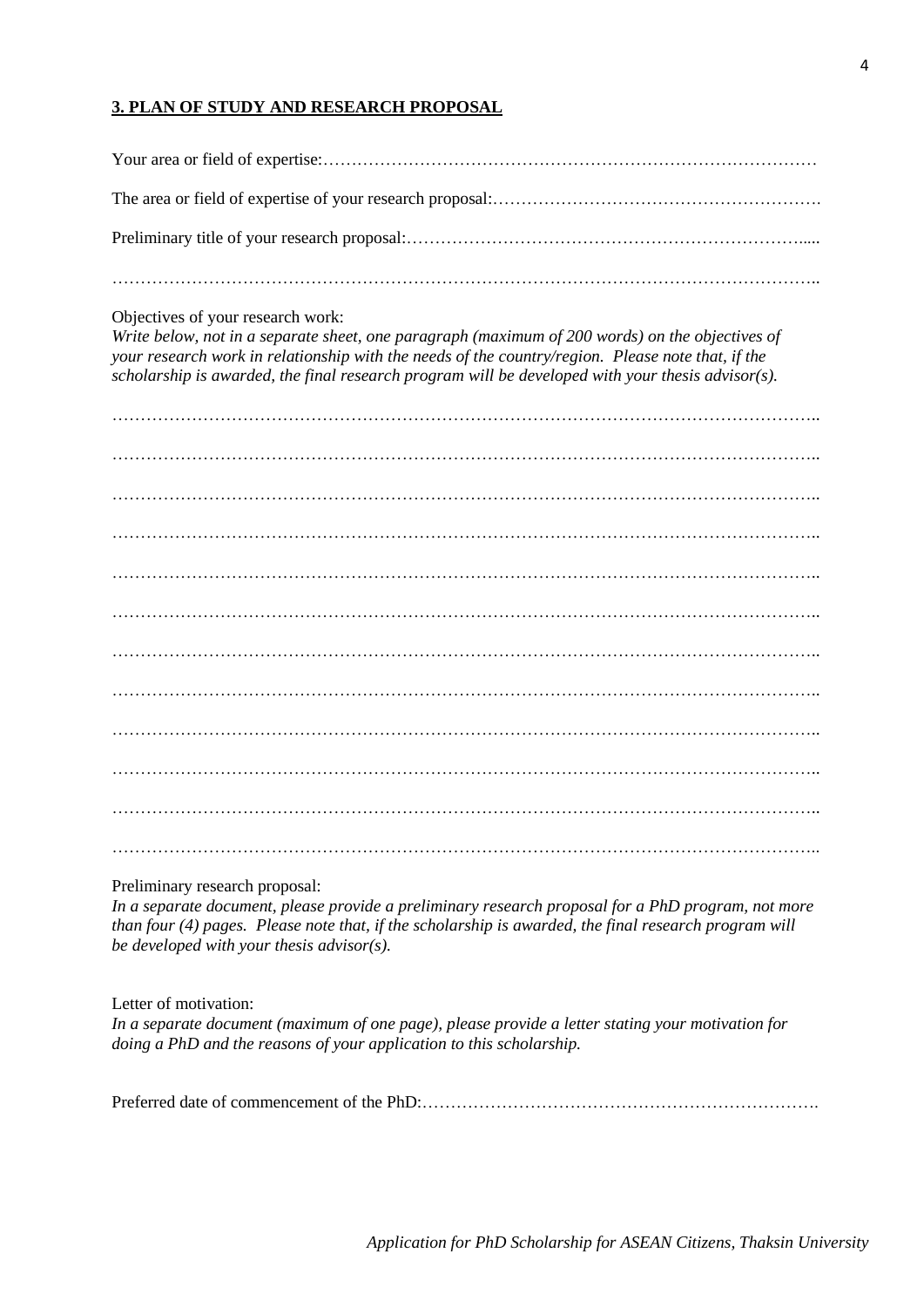#### **4. REFERENCES**

*List name and contact details of two referees who have accepted to provide references for your candidacy. Please assure that the referees send their letter of references, at the latest on May 19, 2017, directly to the following email address: phd@thaksinuni.org*

Referee 1:

## Referee 2:

# **5. ENGLISH PROFICIENCY**

*List all English proficiency test results, starting with the most recent.*

IELTS/TOEFL scores:…............................................................................................................................. Date of test:………………………………………………………………………………………………..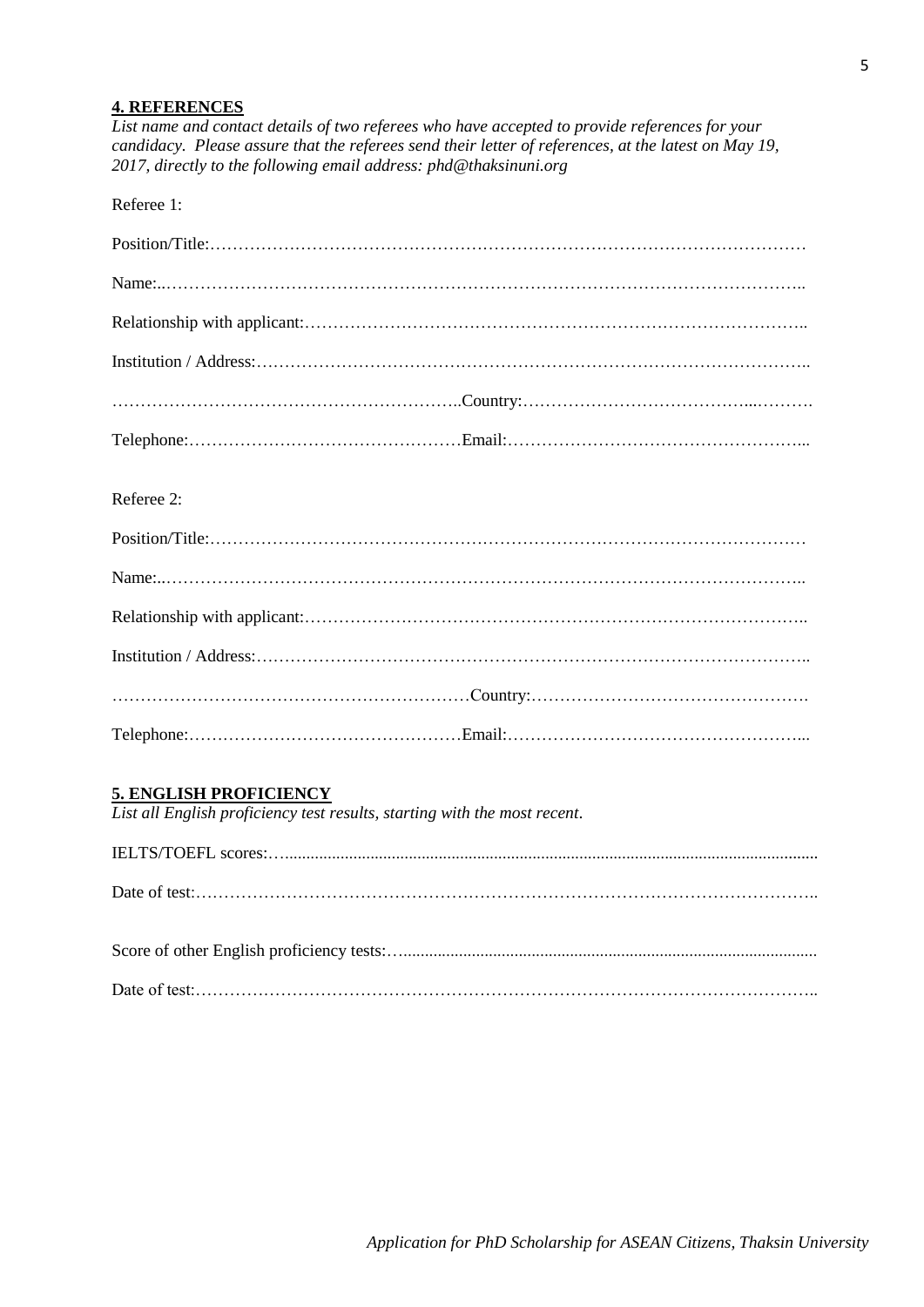## **6. FINANCIAL GUARANTEE**

*Please check all that applies, and provide the relevant information.*

| $\Box$ I have sufficient funds for living |
|-------------------------------------------|
|                                           |
|                                           |
|                                           |
|                                           |

## **7. SIGNED DECLARATION**

I declare that:

- $\triangleright$  All information herein is true and complete (failure to disclose relevant information may result in exclusion).
- $\triangleright$  Thaksin University International College may make enquiries about me from any source.
- $\triangleright$  If I am awarded any assistance from Thaksin University on the basis of misleading information, I will repay all fees, allowances, remissions and others.
- $\triangleright$  I must be easily accessible for an application interview.
- $\triangleright$  Thaksin University may inform other tertiary institutions, if any, of the material presented to support my application is found to be false.
- $\triangleright$  All documents submitted become the property of Thaksin University International Graduate Program.

Name of applicant (please print):…………………………………………………………………………

Signature:…………………………………………………………………………………………………. Date: Day / Month / Year:…………………………………………………………………………………